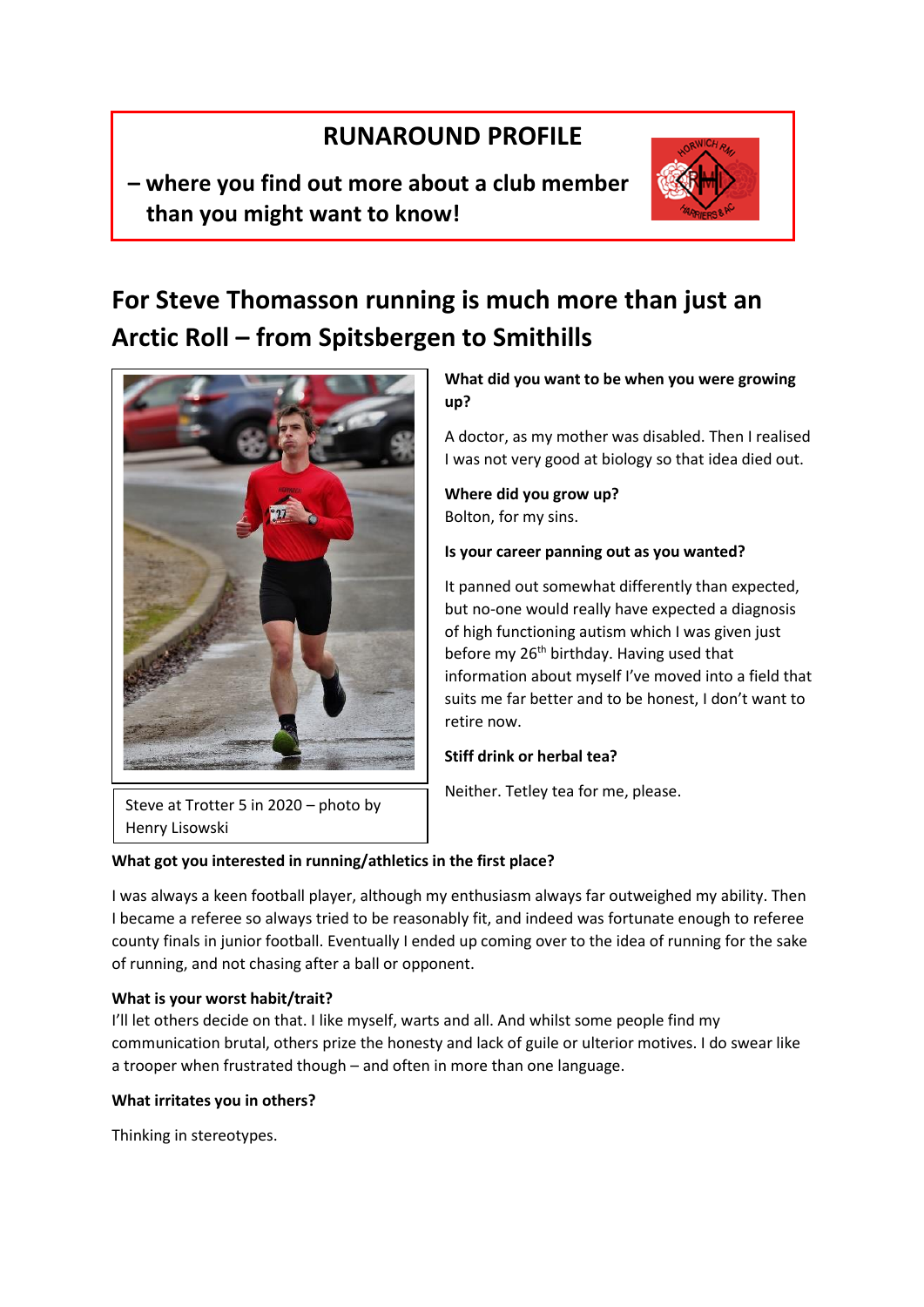## **Some stats?**

My 5K and half-marathon PBs are from 2019, being 21:33 and 1:43:33 respectively. All other distances are from 2012 or earlier before I sorted my tendon problem (IT band). I've also completed half-marathons in 15 different countries and am aiming to push this further. At the time of this interview, those countries are England, Scotland, Wales, Greenland, Faroe Islands, Norway, Sweden, Finland, Germany, Austria, Croatia, Greece, Poland, Estonia, and Spain.

## **How do you fit training in to your daily schedule?**

Not always, I don't train every day, I train when I can fit it in. Sometimes I can train almost every day, sometimes it's once a week.

## **Training tips?**

Go either slow or fast. I run everything that's not an interval session at my recovery pace and this helped me to my two PBs last year. Far less pain afterwards, and from my experience I have had far fewer injuries from doing such. If I want speed, that's the point of an interval session or a short race. Otherwise, slow, slow, slow! For me, that's around 2 minutes per mile slower than my 5K PB time, around a seven-minute mile pace. As a result, I do a lot of my mileage in the high eights to low nines per mile on equivalent terrain. If it's hillier, then I'll take more pace off.

## **Other interests?**

Football, the German language, online games, European history. And I have spent many enjoyable evenings reading Wikipedia articles and references.

## **What has been your proudest moment?**

If we're talking running, then winning the Fielden Cup in 2014, or completing the Polar Bear Challenge (Polar Circle Marathon and Half-Marathon on consecutive days) in Greenland in 2016.

#### **Best advice you've ever been given?**

My father told me, as far as is possible, never to promise anything. Failing that, promise something you can easily deliver. Whatever you do, ensure your word is your bond.

## **What is your ultimate running/athletics challenge?**

I think it'll be difficult to beat the Polar Bear Challenge, but if I get lucky and win a lottery, you can bet I'd sign up for the North Pole Marathon in a heartbeat. I do want to get under 3h 45 for a marathon though, having missed out by 100 seconds back in Frankfurt in 2012, and the aim is to do it in Lisbon this October.

#### **What was your most embarrassing and/or scary moment?**

Having to pull out of the Spreewald Marathon in 2014. I'd come back from the dreaded IT band which wrecked 2013 for me, and felt it going again. For a few days I thought that was going to be it regarding running, but fortunately I'd caught it in time.

#### **What makes you most unhappy?**

Wanton ignorance.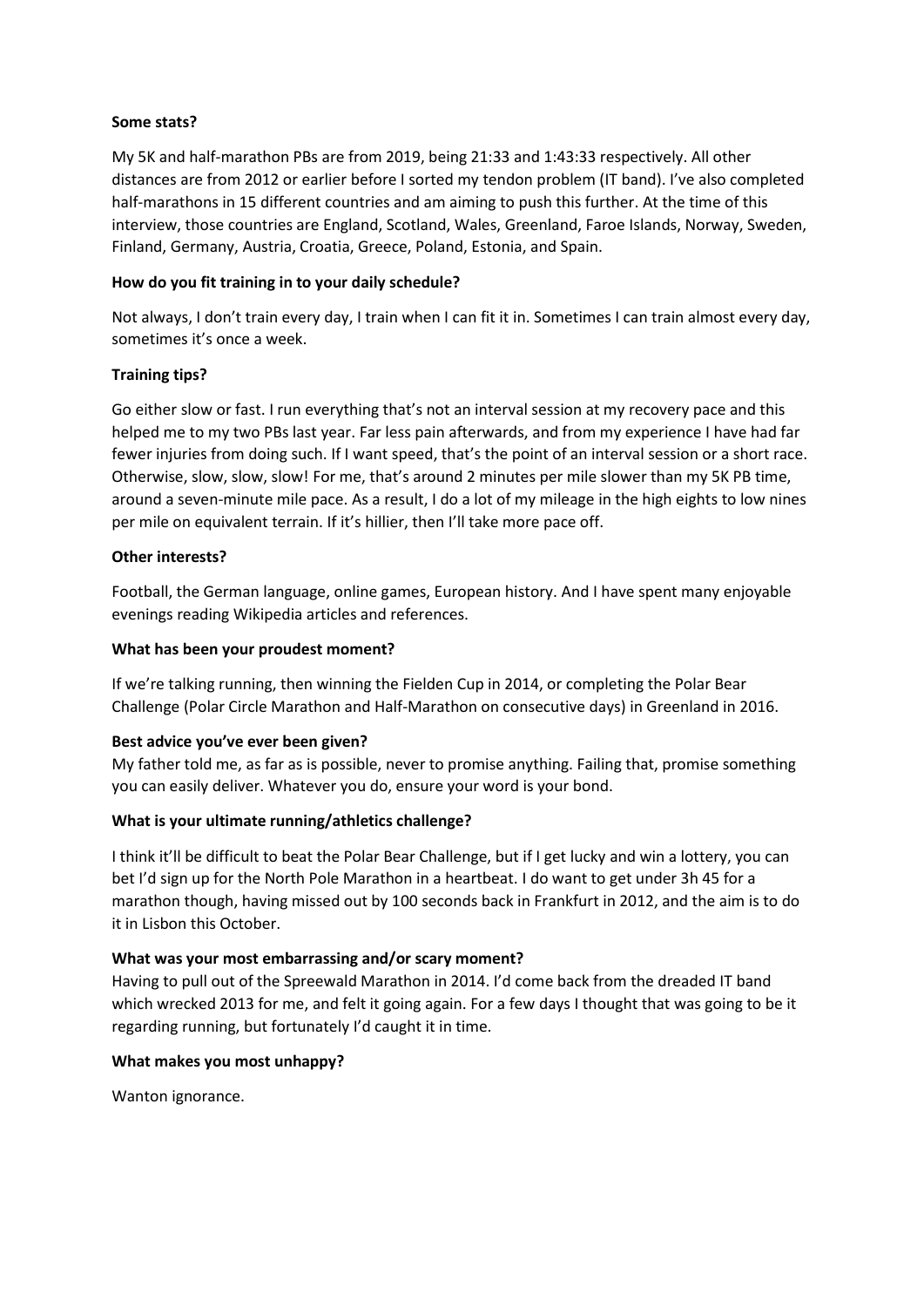## **When are you happiest?**

Freedom/autonomy and happiness are pretty much equivalents in my mind. I'm at my happiest when I feel at my freest. Which is why I love mixing up running and travel so much.

## **Favourite Book/Reading?**

I don't do much reading for pleasure nowadays as I do so much for my work as a translator. However, this would be a toss-up between Independent People (Halldor Laxness), Sophie's World (Jostein Gaarder), Kon-Tiki (Thor Heyerdahl) and Singled Out (Bella DePaulo).

# **Most rewarding running/athletics challenge?**

Polar Bear Challenge. Although I can't imagine the conditions for Spitsbergen Marathon ever being anything but incredibly windy considering it's the most northerly half-marathon and 10K in the world (the North Pole Marathon is obviously located further north, but only has a marathon).

Steve at Spitsbergen (number 382) in 2019 – photo by Eivind Bye for Runners World



# **Which four people would you invite to your dream dinner-party?**

If it's not with good old friends, then I'd like tales, humour, and something to think about at my dinner table. And if you asked me this question tomorrow, I'd come up with four different names.

Possibly the closest I have to an idol would be explorer Thor Heyerdahl, then add Arthur Schopenhauer, Christian Morgenstern (a German Dadaist poet whose verse was the subject of my Masters dissertation), and would it be too risqué to ask for Britt Ekland at the height of her fame?

# **If you could change one thing in the world what would it be?**

The notion that you can change one thing in the world and improve matters.

# **If you could edit your past, what would you change?**

I wouldn't. I lost both my parents before I reached the age of 21 and have lived on my own since then, but I don't regret this. Regret strikes me as a very negative and selfish emotion that gets in the way of properly analysing what's happening and how to improve yourself. So, to quote Edith Piaf, "non, je ne regrette rien!"

# **If you could turn back the clock, what would you change?**

No, no, no. I can't change that, so let's focus on what I can change.

# **What's your favourite music?**

I couldn't answer with one specific type. If you put my MP3 player on random you can switch from